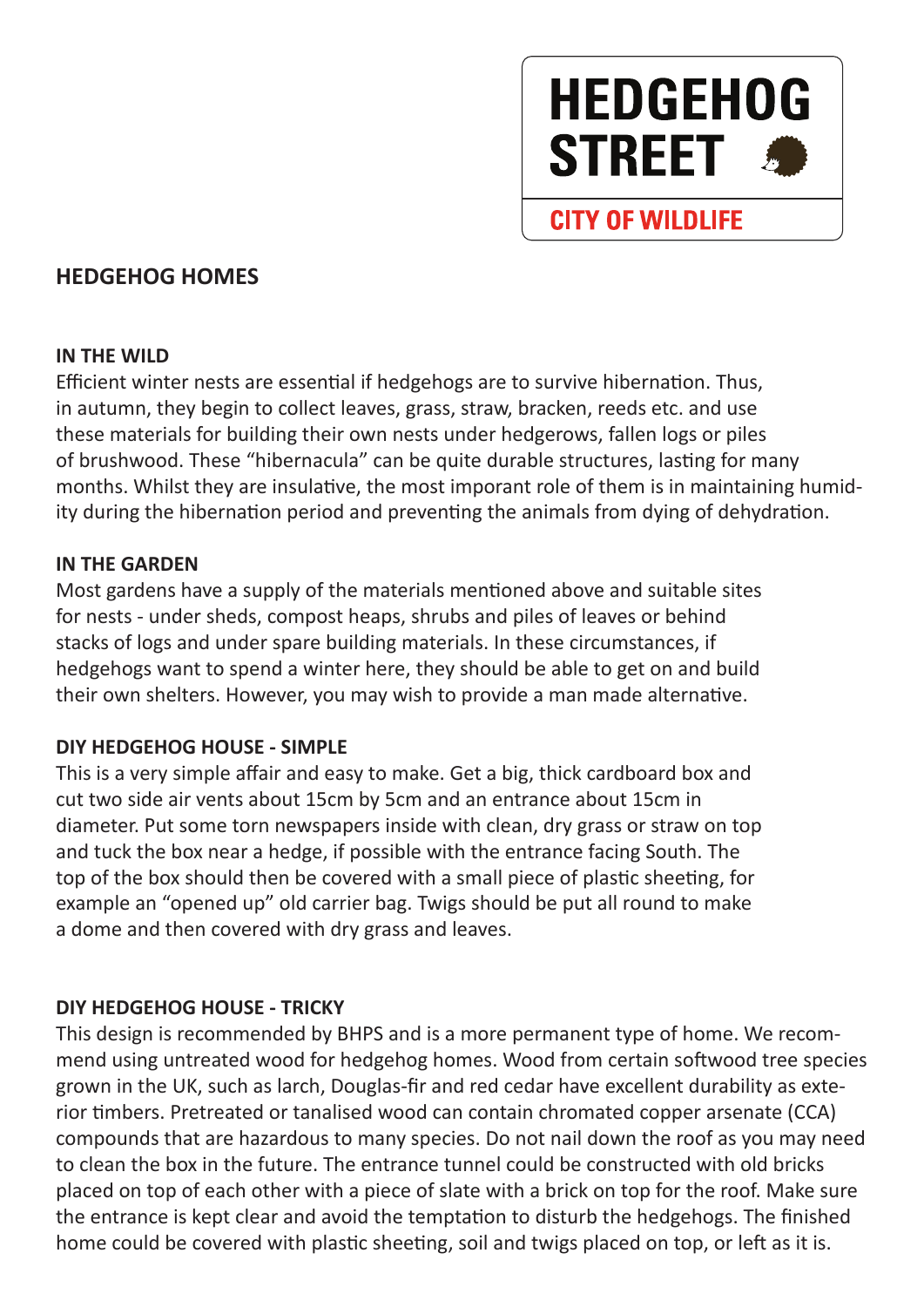

Straw and any leaves left outside may be taken in and used for bedding by any prospective resident. See illustration above.

### **DIY HEDGEHOG HOUSE - RECYCLED**

A plastic storage box or an upturned milkcrate (preferably plastic) buried into a mound is another alternative. A hedgehog "Prefab"! Cut out any internal partitions of the crate with a coping saw or secateurs and make the entrance about 14cm square in one end of the crate, avoid leaving "rough" edges. Set the crate into your rubbish mound and camouflage it well outside. Inside you can make it more inviting to hedgehogs by covering the floor with soil and leaves, or even torn up newspaper and a few small sticks.

When you have made a hedgehog house, place it in a quiet part of your garden, preferably against a bank, wall or fence and hope that you will have a visit from a